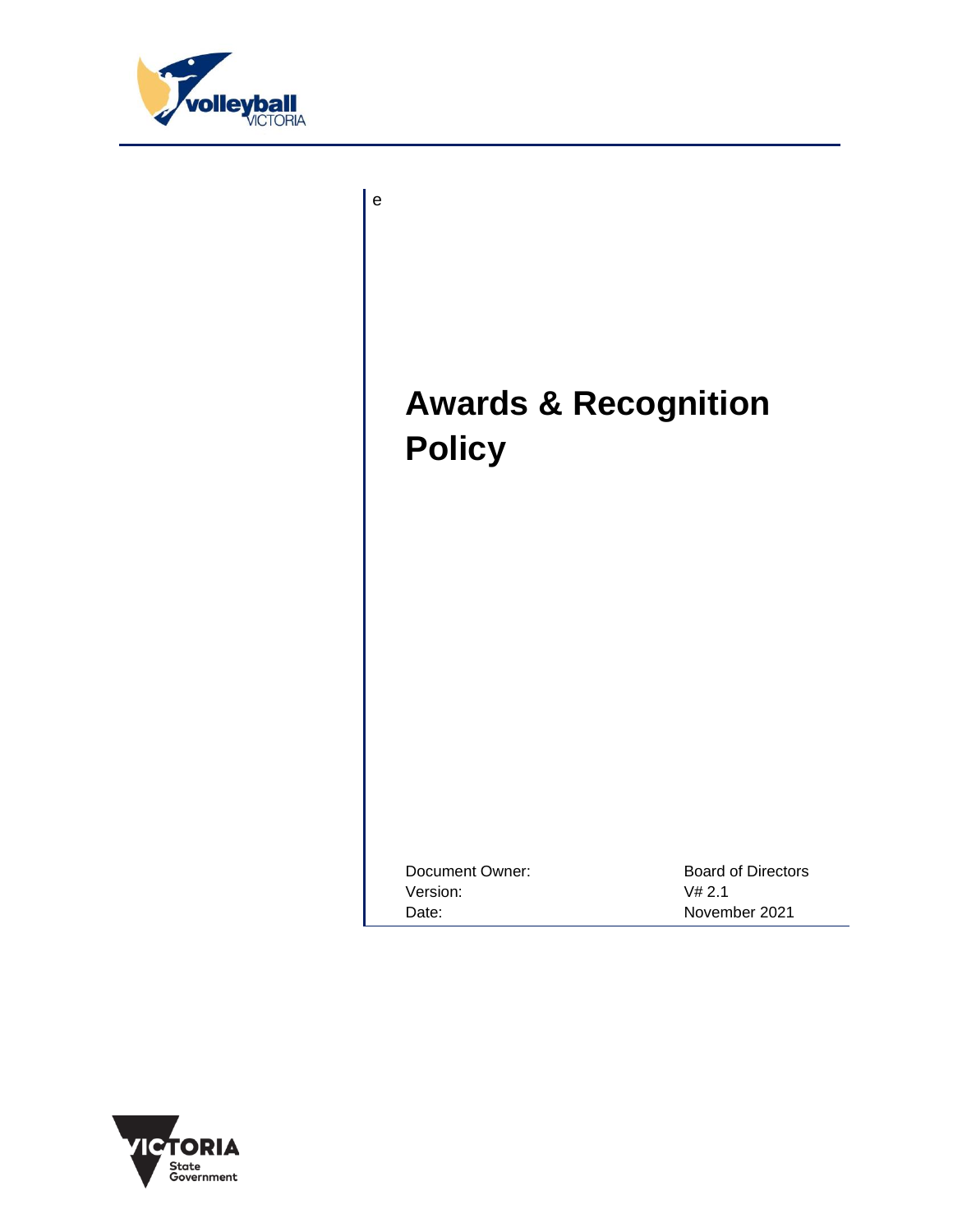# **Table of contents**

| 1            |  |  |  |  |
|--------------|--|--|--|--|
| $\mathbf{2}$ |  |  |  |  |
| 3            |  |  |  |  |
| 4            |  |  |  |  |
|              |  |  |  |  |
| 1            |  |  |  |  |
| $\mathbf{2}$ |  |  |  |  |
|              |  |  |  |  |
|              |  |  |  |  |
|              |  |  |  |  |
|              |  |  |  |  |
| 3            |  |  |  |  |
| 4            |  |  |  |  |
|              |  |  |  |  |
|              |  |  |  |  |
|              |  |  |  |  |
|              |  |  |  |  |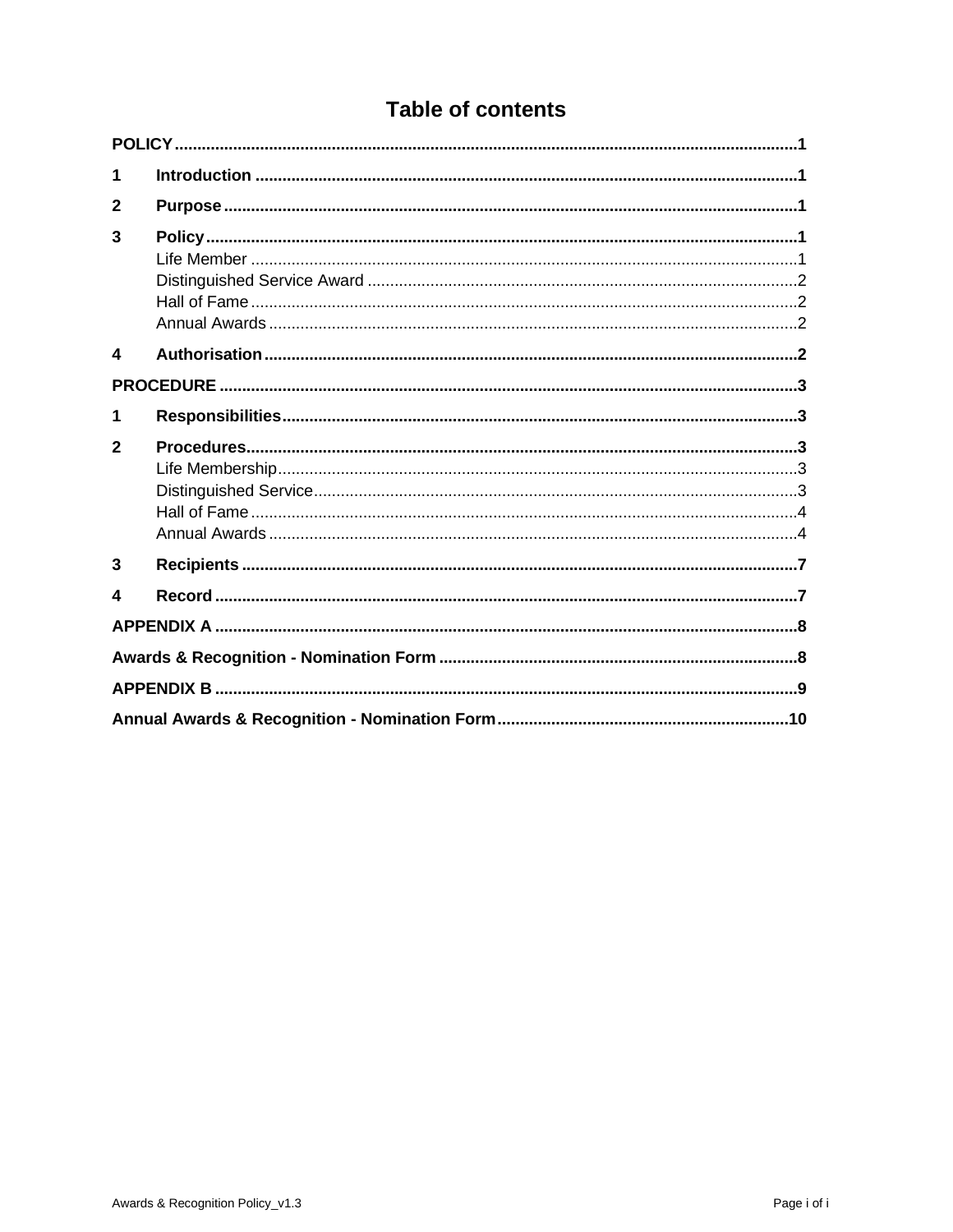# <span id="page-2-1"></span><span id="page-2-0"></span>**POLICY**

#### <span id="page-2-2"></span>**1 Introduction**

The Board of Volleyball Victoria Inc (**Volleyball Victoria**) is committed to recognising members of the community who have made significant contribution to the organisation and the sport in the State.

#### **2 Purpose**

This Policy has been developed to provide the scope and parameters for Board members in awarding organisational recognition on behalf of the volleyball community.

The Board may confer Life Membership on a person under the Volleyball Victoria Constitution, Clause 3.4. The Constitution takes precedence over this Policy in the event of any inconsistency.

<span id="page-2-3"></span>In addition to Life Membership and Distinguished Service, the Board has determined to implement annual awards. From time to time, the Board may review the criteria and the process for nominating and awarding.

#### <span id="page-2-4"></span>**3 Policy**

#### **Life Member**

Life Membership is the highest honour that Volleyball Victoria can bestow on an individual. As such, it is awarded in recognition of those who have made an outstanding contribution to the objects of Volleyball Victoria and in doing so have made an extremely positive impact on the sport and/or the organisation.

The Board may recommend to the Annual General Meeting that any person who has rendered distinguished service to the game of volleyball, where such service is deemed to have assisted the advancement of Volleyball in the State of Victoria, as a player or administrator or otherwise and who has been a Member or Delegate for at least 10 years be appointed as a Life Member.

In making such recommendation, the Board will take into consideration the individual's eligibility/previous recognition for a Distinguished Service Award and the impact of the contribution on the organisation and the sport. This contribution may include:

- Outstanding leadership enthusing others to the betterment of the sport
- The organisation and sport being substantially, demonstrably and positively impacted
- Substantial and commendable personal input
- Positive impact to the reputation and standing of the organisation and the sport
- Holding, in the opinion of the Board of Directors, good standing within Volleyball Victoria and the wider community
- Such other criteria as the Board of Directors deems fit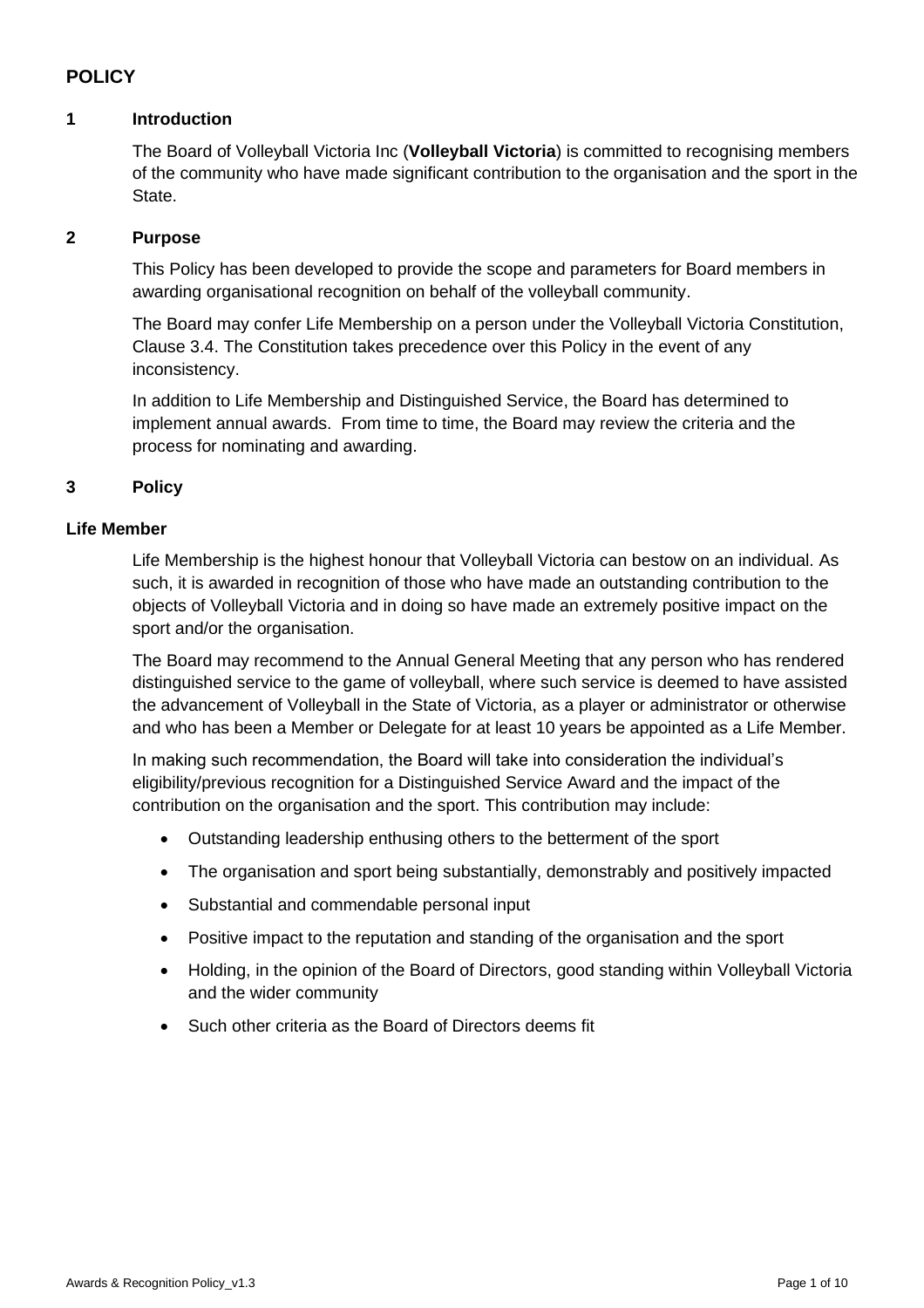#### <span id="page-3-0"></span>**Distinguished Service Award**

The Association may from time to time recognise service by individuals to the sport of volleyball by presenting such individuals with a Distinguished Service Award which shall take the form of a suitably designed memento.

The Board may recommend to the Annual General Meeting that any person who has rendered at least ten years of meritorious service to an Affiliated Member as a player, administrator or otherwise, be awarded a Distinguished Service Award.

<span id="page-3-1"></span>A resolution of the Annual General Meeting to confer a Distinguished Service Award on the recommendation of the Board must be passed by a majority of two-thirds of the Members present and entitled to vote.

#### **Hall of Fame**

- I. Player Conferred on the player who has represented the State of Victoria in the sport of volleyball with distinction
- II. Coach/Official Conferred on the coach/official who has represented the State of Victoria in the sport of volleyball with distinction
- <span id="page-3-2"></span>III. Administrator/Volunteer Conferred on the administrator/volunteer who has represented the State of Victoria in the sport of volleyball with distinction

#### **Annual Awards**

- I. Most Outstanding Association Awarded to the Association that is an engaged partner of Volleyball Victoria who achieves growth through the provision of quality experiences
- II. Most Outstanding Junior Program Awarded to an affiliate that has contributed to the growth and development of junior volleyball in their community

#### III. Excellence in Coaching

Awarded to the individual who has made an outstanding contribution by providing support, development, and growth of coaches and/or athletes within their Club, Association, or Victoria.

- IV. Volunteer Achievement Award Awarded to an individual who provides outstanding services to volleyball in the areas of administration, officiating, and volunteering at Club, Association or State level.
- V. Most Outstanding School Awarded to the school that is an engaged partner of Volleyball Victoria who supports growth in the sport and achieves a high standard of success on court
- <span id="page-3-3"></span>VI. Most Outstanding Teacher Awarded to the teacher who provides outstanding leadership and supports growth and development of volleyball in the education sector.

#### **4 Authorisation**

Signed:

General Manager & Board Secretary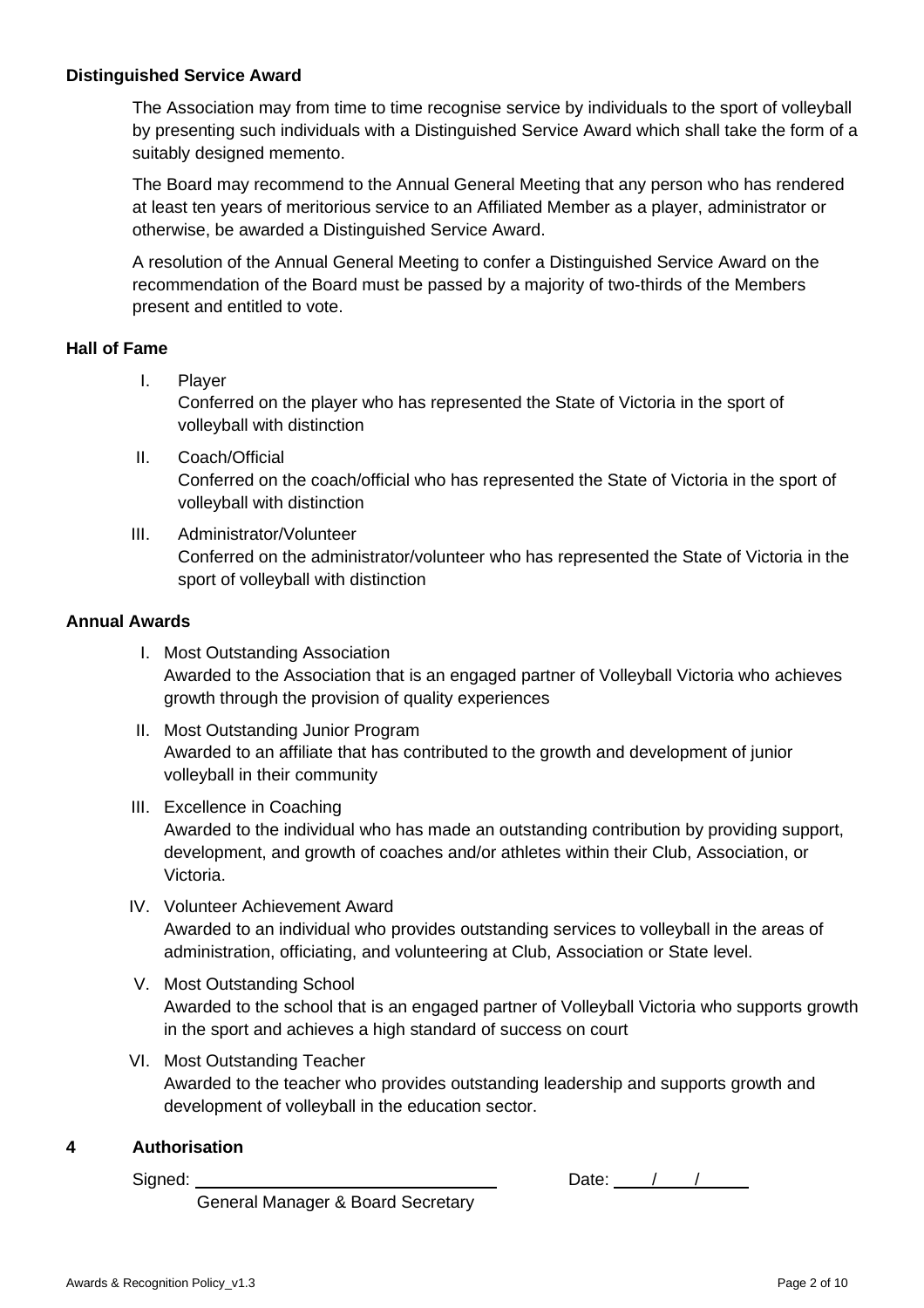## <span id="page-4-1"></span><span id="page-4-0"></span>**PROCEDURE**

#### <span id="page-4-2"></span>**1 Responsibilities**

The Chair is responsible for bringing this Policy to the attention of prospective Board members. All Board members are responsible for respecting this Policy.

#### <span id="page-4-3"></span>**2 Procedures**

#### **Life Membership**

The process for the awarding of honorary life memberships:

- I. A Board Member, a Member Club or an Associate Member may propose a nomination.
- II. The Board must then endorse the nomination.
- III. The nomination must then be presented for approval, or otherwise, at an AGM. A resolution of the Annual General Meeting to confer life membership on the recommendation of the Board must be passed by a majority of two-thirds of the Members present and entitled to vote.
- IV. Any recipient of a Life Membered will be presented at the annual awards night.

#### <span id="page-4-4"></span>**Distinguished Service**

The process for the awarding of Distinguished Service Award:

- I. A Board Member, a Member Club or an Associate Member may propose a nomination.
- II. The Board must then endorse the nomination.
- III. The nomination must then be presented for approval, or otherwise, at an AGM. A resolution of the Annual General Meeting to confer a Distinguished Service Award on the recommendation of the Board must be passed by a majority of two-thirds of the Members present and entitled to vote.
- IV. Any recipient of a Distinguished Service Award will be presented at the annual awards night.
- V. No more than two (2) Distinguished Service Awards may be made each year, except in the first year that a Distinguished Service Award is presented, in which year the number of such awards recommended to the Annual General Meeting shall be in the Board's discretion.

The Volleyball Victoria Board Awards Committee will require time to follow its assessment process in order to make recommendations to the next Volleyball Victoria Board meeting prior to the presentation of Awards and will only be able to consider recommendations with appropriate documentation for any Life Membership or Distinguished Service Award received no later than the due date.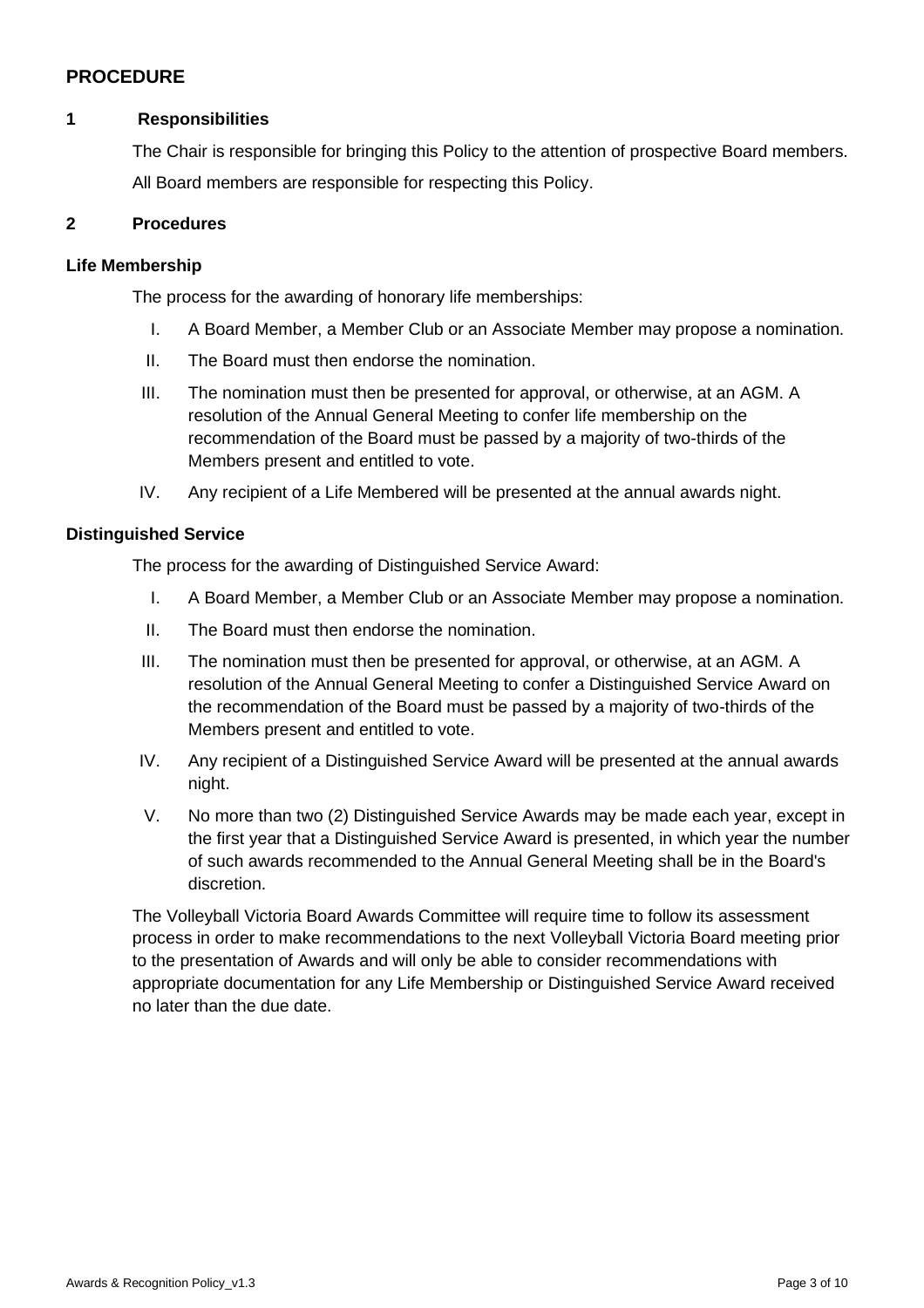## <span id="page-5-1"></span><span id="page-5-0"></span>**Hall of Fame**

The process for awarding Hall of Fame status will be followed by the Awards & Recognition Committee in making their recommendation to the Board:

1. Player

A Hall of Fame player has competed in the sport of volleyball at an outstanding level, typically internationally and is recognised as a product of the Victorian sporting system or having established their reputation while a resident of Victoria.

Criteria - Indoor:

- Retired from national and international competition for at least five years
- Minimum of 1 Olympic/Paralympic Games or minimum of 2 World Championships, or equivalent, or
- Minimum of 5 years representing Victoria in national competition
- Holding, in the opinion of the Board, good standing with Volleyball Victoria and the wider community

*Indoor Men<sup>1</sup> and Women<sup>2</sup>*

- Represented Victoria with distinction in national competition; or
- Minimum 5 years of service in the National Team

Criteria – Beach

- Retired from national and international competition for at least five years
- Minimum of 1 Olympic/Paralympic Games or minimum of 2 World Championships, or equivalent, or
- Minimum 5 years on the World Tour, or
- Minimum of 5 years representing Victoria in national competition
- Holding, in the opinion of the Board, good standing with Volleyball Victoria and the wider community

# *Beach Men and Women*

- Represented Victoria with distinction in national competition; or
- Minimum 5 years of service in the National Team

Other considerations:

- Team Captain
- Pioneer of the Game
- Has demonstrated the highest personal standard of sportsmanship and integrity
- Consideration of opportunity, eg 'Amateur' vs Modern era; where a 10-year career could result in 50 games or 200 games

<sup>1</sup> at time of writing, three Olympic/Paralympics and six World Championships competed

<sup>&</sup>lt;sup>2</sup> at time of writing, one Olympic/Paralympics and two World Championships competed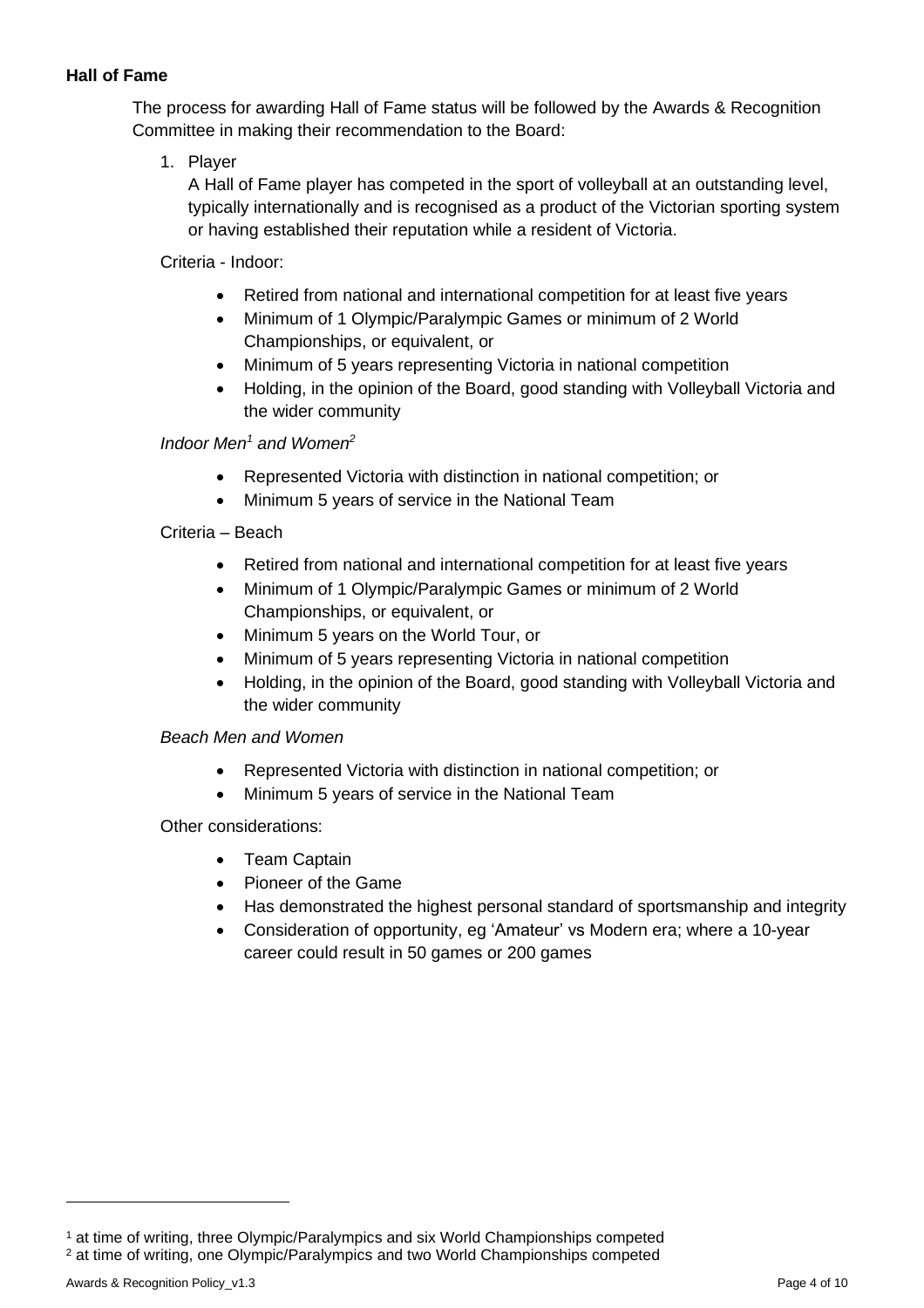2. Coach/Official

A Hall of Fame Coach/Official has acted in the sport of volleyball at an outstanding level, typically internationally and is recognised as a product of the Victorian sporting system or having established their reputation while a resident of Victoria.

Criteria:

- Retired from national and international competition for at least five years
- Minimum of 2 Olympic/Paralympic Games or minimum of 3 World Championships, or equivalent
- Have demonstrated the highest personal standard of sportsmanship and integrity

#### *Coach*

- Represented Victoria with distinction in national competition; or
- Minimum 5 years of service in the National Team

#### *Official*

- Represented Victoria with distinction in national competition; or
- Minimum 5 years of service in international competition

#### 3. Administrator/Volunteer

A Hall of Fame Administrator/Volunteer has supported the sport of volleyball at an outstanding level, typically internationally and is recognised as a product of the Victorian sporting system or having established their reputation while a resident of Victoria.

#### Criteria:

- A proven record of outstanding achievement and/or performance to volleyball in Australia and/or Victoria
- A demonstrated legacy to volleyball in Victoria
- Have demonstrated the highest personal standard of sportsmanship and integrity
- Holding, in the opinion of the Board of Directors, good standing within Volleyball Victoria and the wider community

#### **Annual Awards**

**Most Outstanding Association** 

The Most Outstanding Association is a compliant affiliate who is innovative, progressive, and achieves growth through the provision of quality experiences, including for coaches, officials, volunteers, and participants.

**Criteria** 

- Nominee must be a current registered Affiliate with Volleyball Victoria
- Nominee must have demonstrated growth of the sport within their community
- Most Outstanding Junior Program

The Most Outstanding Junior Program have made a significant contribution to the growth and development of junior volleyball in their community through the establishment of an accredited Spikezone or *Sporting Schools* program. It provides tangible recognition for the efforts of individuals in improving and developing volleyball at grassroots level.

**Criteria** 

- Nominee must be a current registered Centre with Volleyball Victoria
- Nominee must have demonstrated growth of the program within their community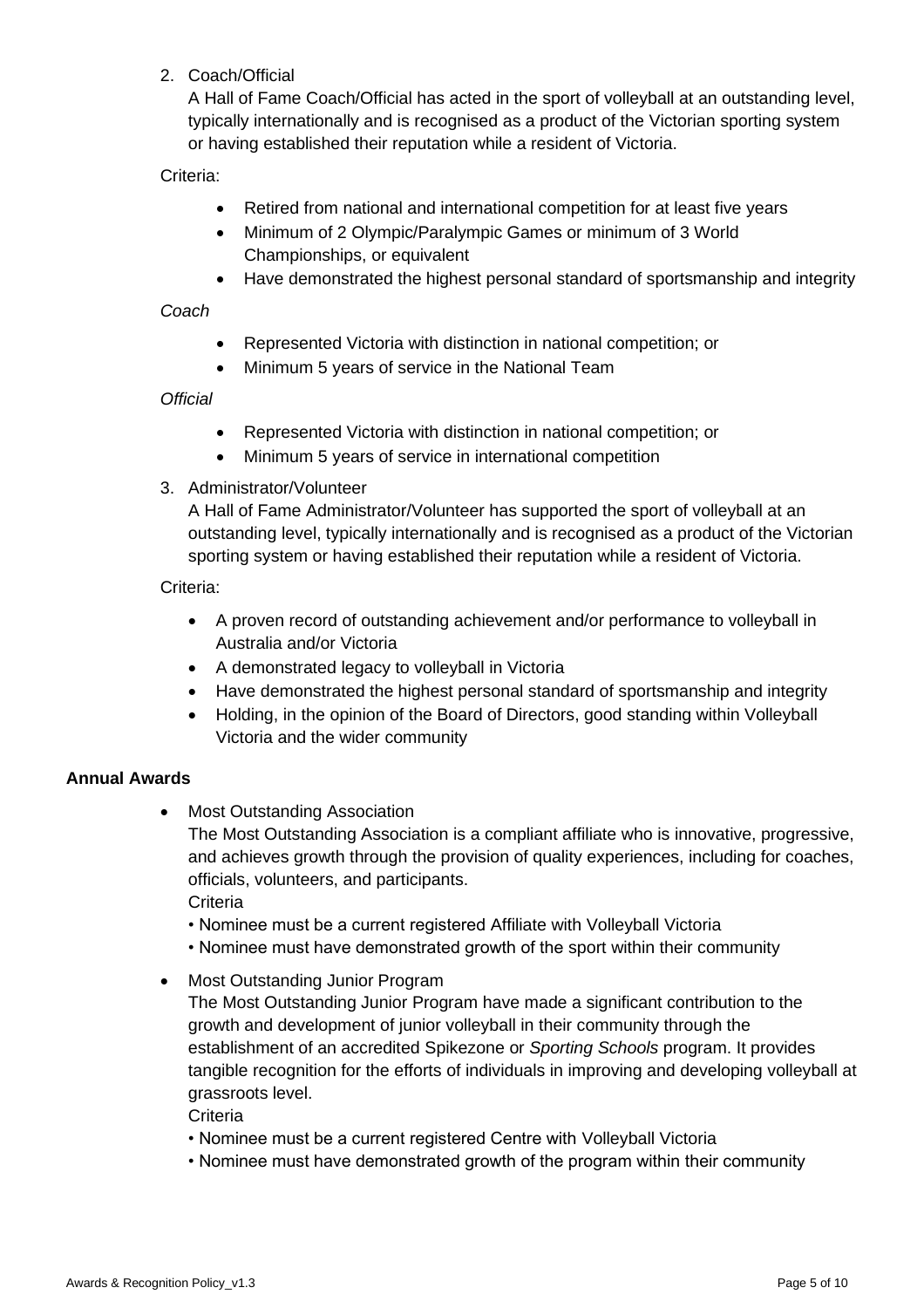**Excellence in Coaching** 

The Excellence in Coaching Award has excelled in providing support, development, and growth of both coaches and athletes within their Club, Association, and/or Volleyball Victoria.

**Criteria** 

- Any affiliated Association or Club Coach is eligible for nomination
- Current Volleyball Victoria Member
- Holds a current national Coach accreditation
- Outstanding service in coaching duties at any level
- Proven involvement in the development of athletes
- Proven involvement in the mentoring of coaches

• Displayed initiative to improve the standard of their own coaching performance by furthering their coach education through attendance at various professional development opportunities

• Volunteer Achievement Award

The Volunteer of the Year Award recognises outstanding services to volleyball in the areas of administration, officiating, and volunteering at Club, Association, and/or Volleyball Victoria level. It provides tangible recognition for the efforts of individuals in improving and developing volleyball.

**Criteria** 

• Nominee must have made a noteworthy contribution to volleyball at Association, Club or State level

• Most Outstanding School

The Most Outstanding School has demonstrated their contribution and achievement in the sport of volleyball across Victoria.

**Criteria** 

• Demonstrate a valuable contribution to a Volleyball Victoria endorsed school activities, such as: *Sporting Schools* or Schools Cup

• Achieve a high level of success on court through a range of competitions and events

• Foster the ongoing participation of volleyball for students through networks and relationships with a Volleyball Victoria Affiliate

#### • Most Outstanding Teacher

Awarded to the teacher who provides outstanding leadership and supports growth and development of volleyball in the education sector. **Criteria** 

• Demonstrate a valuable contribution to endorsed school activities, such as: Schools Cup or State Teams

<span id="page-7-0"></span>• Achieve a high level of success on court through a range of school competitions and events

• Foster the ongoing participation of volleyball for students through networks and relationships with an Affiliate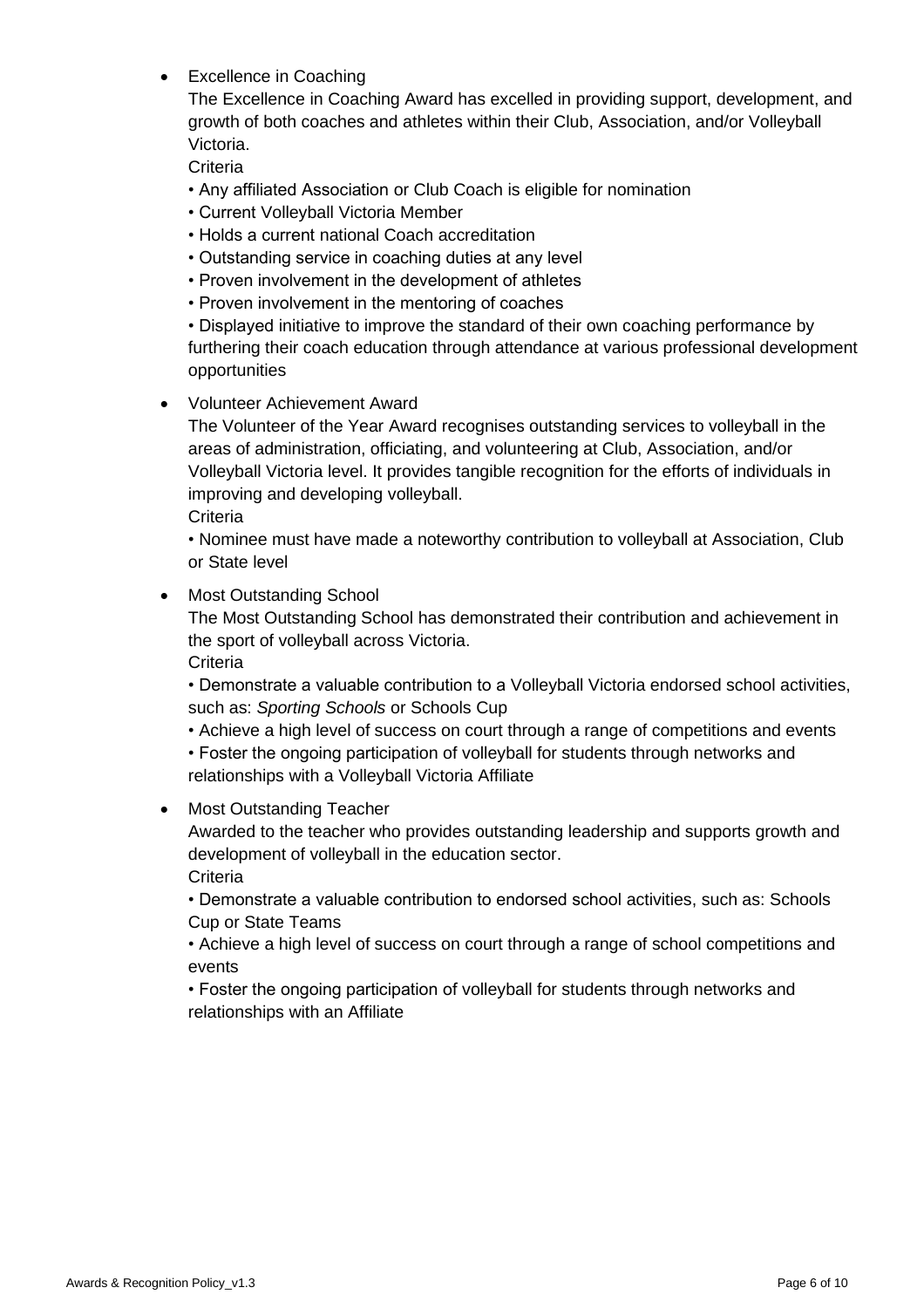#### **3 Recipients**

As a Volleyball Victoria Life Member, they shall be entitled to:

- **A Season Pass to all games throughout Victoria**
- Invitation to attend the Annual General Meeting and the Annual Affiliate

Awards

<span id="page-8-0"></span>• Copy of Annual Report

• Any other items, events or documents that the Board of Directors and General Manager deem appropriate.

#### **4 Record**

Volleyball Victoria will maintain a register of Life Members. This is to include past and present members. The current Life Members are to be recorded in the Annual Report.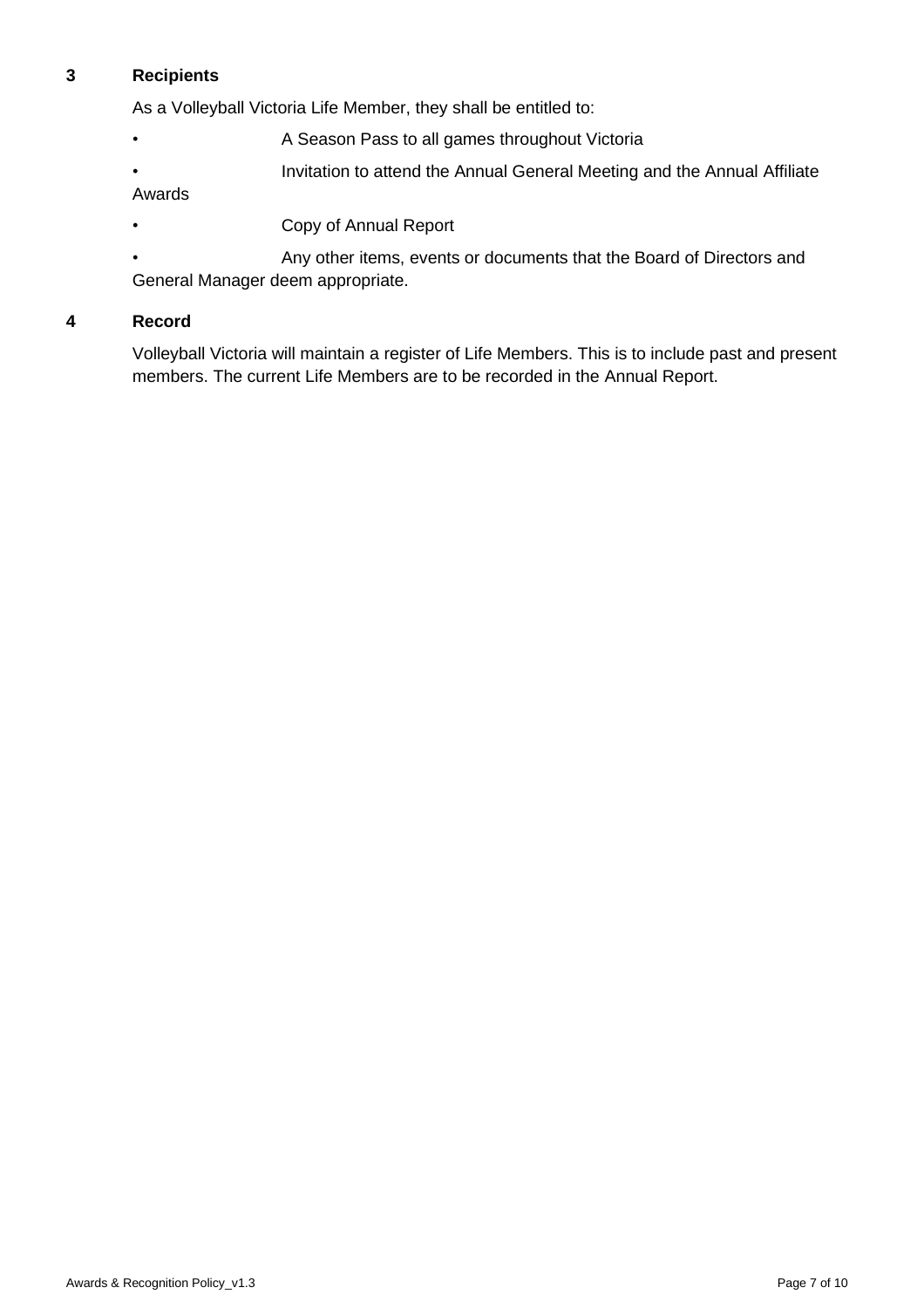## **Awards & Recognition - Nomination Form**

<span id="page-9-1"></span><span id="page-9-0"></span>Please check the box below for the award nomination:

☐ Life Membership ☐ Distinguished Service Award

Please complete the nominee and nominator information below:

#### **Nominee**

| <b>Title of Nominee: Enter text.</b>                                                                     |                                        |  |  |  |  |
|----------------------------------------------------------------------------------------------------------|----------------------------------------|--|--|--|--|
| First Name of Nominee: Enter text.                                                                       | <b>Surname of Nominee: Enter text.</b> |  |  |  |  |
| <b>Email:</b> Enter text.                                                                                | Mobile: Enter text.                    |  |  |  |  |
| Number of years involved (min 10yrs): Enter text.                                                        |                                        |  |  |  |  |
| Detailed outline of the nominee's distinguished service to the game of volleyball (min 100 words): Enter |                                        |  |  |  |  |
| text.                                                                                                    |                                        |  |  |  |  |

# **Nominators #1 Nominator Details** First Name: Enter text. Surname: Enter text. Email: Enter text. **Exercise 2008** Controllering Mobile: Enter text. Nominating association/club: Enter text. Signature: **#2 Nominator Details** First Name: Enter text. Surname: Enter text.

|--|

Mobile: Enter text.

Nominating association/club: Enter text.

Signature:

Completed nomination forms are to be returned to Volleyball Victoria Inc:

Attn: Shannon Lennie

Post: 270 Stud Rd, DANDENONG NORTH, 3175

Email: memberships@volleyballvictoria.org.au

Fax: (03) 9794 0009

# **NOMINATIONS REQUIRED BY 18/03/2022**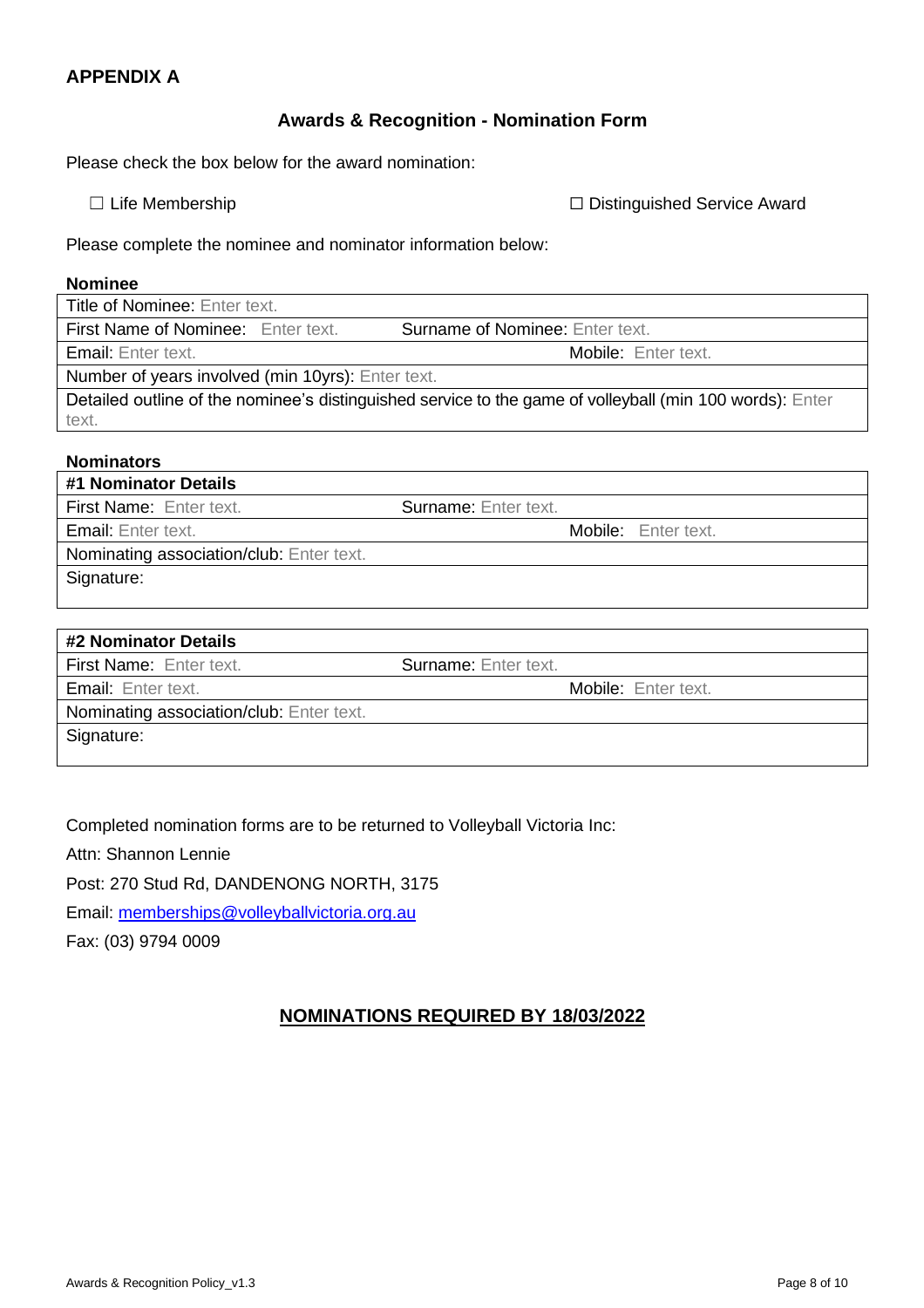# <span id="page-10-0"></span>**APPENDIX B**

#### **Hall of Fame - Nomination Form**

Please check the box below for the award nomination:

☐ Player ☐ Coach/Official

□ Administrator

Please complete the nominee and nominator information below:

#### **Nominee**

| <b>Title of Nominee: Enter text.</b>                                                     |                             |  |  |  |  |
|------------------------------------------------------------------------------------------|-----------------------------|--|--|--|--|
| Nominee Contact                                                                          |                             |  |  |  |  |
| <b>First name:</b> Enter text.                                                           | <b>Surname:</b> Enter text. |  |  |  |  |
| <b>Email:</b> Enter text.                                                                | Mobile: Enter text.         |  |  |  |  |
| Detailed outline of the nominee's eligibility for the award (min 250 words): Enter text. |                             |  |  |  |  |
| Evidence of the nominee's eligibility for the award (min 250 words): Enter text.         |                             |  |  |  |  |

# **Nominator #1 Nominator Details** First Name: Enter text. Surname: Enter text. Email: Enter text. **Exercise Email: Enter text.** Mobile: Enter text. Nominating association/club: Enter text. Signature:

Completed nomination forms are to be returned to Volleyball Victoria Inc:

Attn: Shannon Lennie

Post: 270 Stud Rd, DANDENONG NORTH, 3175

Email: memberships@volleyballvictoria.org.au

Fax: (03) 9794 0009

# **NOMINATIONS REQUIRED BY 18/03/2022**